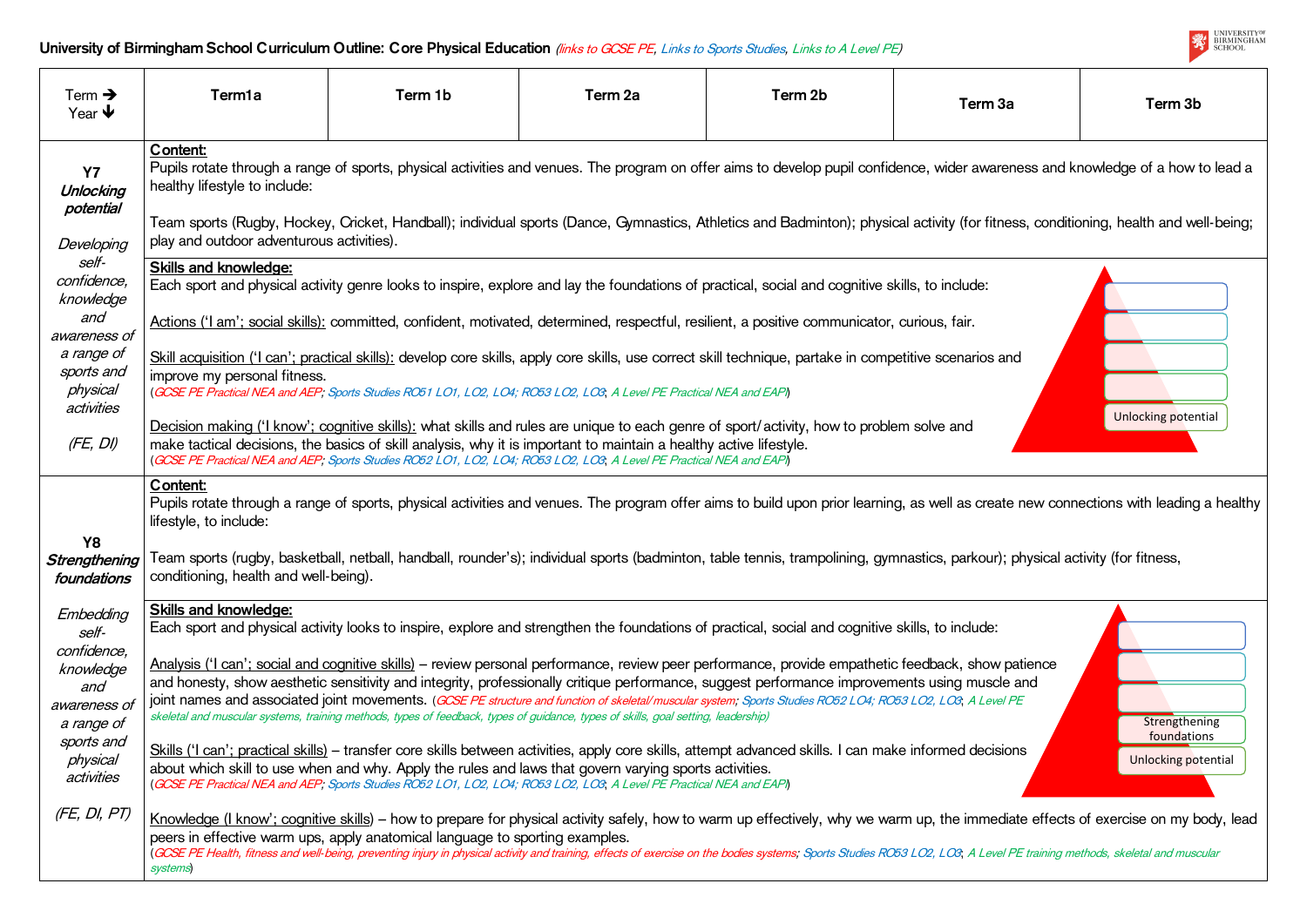their interests, as informed by term 1 and pupils rotate around all facilities. This hitted to, and taking responsibility of one's ons of themselves and encourage others to do the same ship central to both routes.

ching route (focus on physical activity,

ocus on sport, officiating and captaining,

n informed decisions; form my own elong needs; seek answers to questions I nd show commitment to them; I safely of leadership roles; demonstrate the hers in technique and skill munication methods when working with ive to achieve this (qualification based); I e and use different types of feedback to tised in PE to wider life skills. (*GCSE PE* udies RO53 LO1, LO2, LO3, LO4; A Level PE types feedback, leadership, practice types, types of

y core skills, and further develop advanced enarios. I continue to make informed hy, apply the rules and laws that govern e. (GCSE PE Practical NEA and AEP; Sports. **PE Practical NEA and EAPI** 

natomical, physiological, health and physical activity and leadership scenarios. skeletal and muscular systems; Sports Studies etal and muscular system, cardiovascular systems,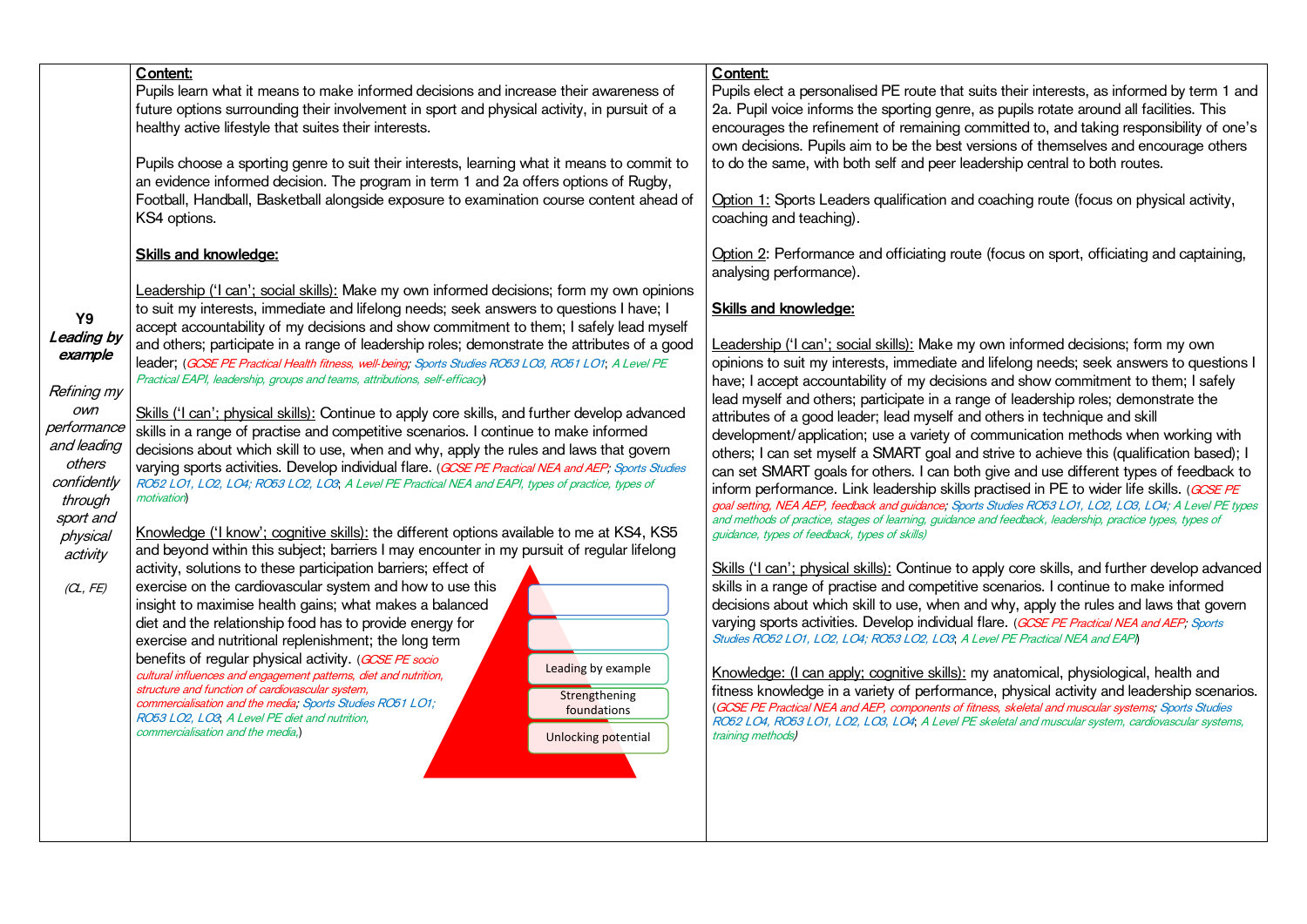|                                                                                                                                                 | Content:                                                                                                                                                                                                                                                                                                                                                                                                                                                                                                                                                                                                                                                                                                                                                                                                                                                                                                                                                                                                                                                                                                                                                                                                                                                                                                   |
|-------------------------------------------------------------------------------------------------------------------------------------------------|------------------------------------------------------------------------------------------------------------------------------------------------------------------------------------------------------------------------------------------------------------------------------------------------------------------------------------------------------------------------------------------------------------------------------------------------------------------------------------------------------------------------------------------------------------------------------------------------------------------------------------------------------------------------------------------------------------------------------------------------------------------------------------------------------------------------------------------------------------------------------------------------------------------------------------------------------------------------------------------------------------------------------------------------------------------------------------------------------------------------------------------------------------------------------------------------------------------------------------------------------------------------------------------------------------|
| <b>Y10</b>                                                                                                                                      | Pupils rotate through a much wider range of sports and physical activities. The program offer aims to widen awareness of less mainstream forms of physical activity and sport, to<br>continue to motivate and inspire pupils to remain physically active for personal health and well-being. Pupils opt into either a leadership, performance or health and well-being<br>pathway.                                                                                                                                                                                                                                                                                                                                                                                                                                                                                                                                                                                                                                                                                                                                                                                                                                                                                                                         |
| Championing<br>insight                                                                                                                          | Within these pathways, pupil voice then informs the genre of sport or physical activity on offer, typically ignited by examples such as:                                                                                                                                                                                                                                                                                                                                                                                                                                                                                                                                                                                                                                                                                                                                                                                                                                                                                                                                                                                                                                                                                                                                                                   |
| Widening<br>awareness,<br>appreciation<br>and<br>understanding<br>of how to<br>maintain<br>personal health<br>and well-being.<br>(CL, TGfU, FE, | Team sports (Lacrosse, Hockey, Handball, Softball, American Flag Football, Ultimate Frisbee); individual sports (Badminton, Tennis, Street Golf,<br>Athletics, Dance, Table Tennis, Trampolining, Gymnastics, Parkour, Orienteering); physical activity (for fitness, conditioning, health and well-<br>being); School community leadership.<br>Championing insight<br>Attitudes: a curiosity and bravery to try new things, a commitment to maintain health and well-being, perseverance and resilience, self-<br>confidence, positive intentions, enjoyment. (GCSE PE health and well-being; Sports Studies RO51 LO1, A Level types of motivation, stress management, confidence<br>Leading by example<br>and self-efficacy<br>Strengthening<br>foundations<br><b>Skills:</b> Making informed decisions related to ones own interests; Continue to transfer skills, apply core skills, and further develop<br>advanced skills in a range of practise and competitive scenarios. I continue to make informed decisions about which skill to use, when<br>Unlocking potential<br>and why, apply the rules and laws that govern varying sports activities. Develop individual flare. (GCSE PE Practical NEA and AEP; Sports<br>Studies RO52 LO1, LO2, LO4; RO53 LO2, LO3, A Level PE Practical NEA and EAPI |
| TPSR, Ing.)                                                                                                                                     | Knowledge: Appreciate the difference between sport, physical activity, exercise and recreation. Appreciate the factors which motivate an individual, what motivates you and why'<br>Realise your barriers to participation, talk about them and banish them. (GCSE PE health, fitness, well-being; Sports Studies RO51 LO1; A Level PE Practical individual differences, motivation, attitudes,<br><i>personality</i>                                                                                                                                                                                                                                                                                                                                                                                                                                                                                                                                                                                                                                                                                                                                                                                                                                                                                      |

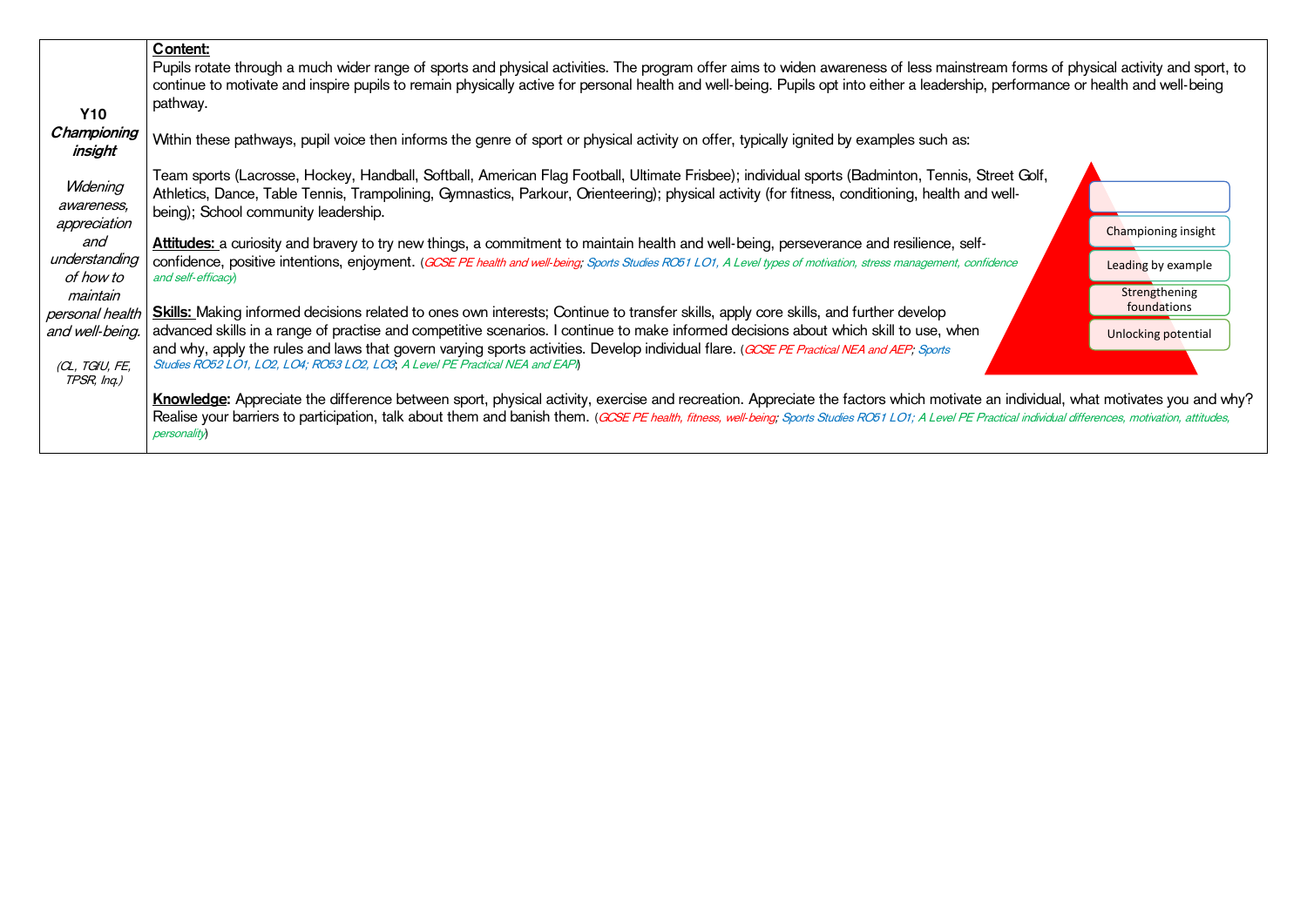|                                                                         | Content:<br>Pupils rotate through a much wider range of sports and physical activities. The program offer aims to widen awareness of ways to remain physically active in our community,<br>building on the genre of sports and physical activities offered through KS3 and KS4, whilst appreciating more recreational approaches an active lifestyle.                                                                                                                                                                                                                                                                                                                                           |                                                             |  |  |  |  |
|-------------------------------------------------------------------------|-------------------------------------------------------------------------------------------------------------------------------------------------------------------------------------------------------------------------------------------------------------------------------------------------------------------------------------------------------------------------------------------------------------------------------------------------------------------------------------------------------------------------------------------------------------------------------------------------------------------------------------------------------------------------------------------------|-------------------------------------------------------------|--|--|--|--|
| <b>Y11</b><br><b>Empowering</b>                                         | Pupil voice informs the genre of sport or physical activity on offer, typically ignited by examples such as:                                                                                                                                                                                                                                                                                                                                                                                                                                                                                                                                                                                    |                                                             |  |  |  |  |
| lifelong<br>participation.<br>Widening                                  | Gym and swim options; Open spaces (e.g. parks for walking, trekking, orienteering, 'playing', outdoor gym equipment); Team sports (Lacrosse, Hockey, Handball, Softball,<br>American Flag Football, Ultimate Frisbee); individual sports (Badminton, Tennis, Street Golf, Athletics, Dance, Table Tennis, Trampolining, Gymnastics, Parkour, Orienteering,<br>martial arts); physical activity (for fitness, conditioning, health and well-being); School community leadership.                                                                                                                                                                                                                 |                                                             |  |  |  |  |
| awareness,<br>appreciation<br>and<br>understanding<br>of how to         | Attitudes: Committed to lifelong participation in physical activity or sport. Proactively seeking opportunities to remain active, healthy and well in my<br>community; maintaining a curiosity and bravery to try new things, a personal drive and commitment to maintain health and well-being,<br>perseverance and resilience, self-confidence, positive intentions, enjoyment. (GCSE PE health and well-being, Sports Studies RO51 LO1; A Level types of<br>motivation, stress management, confidence and self-efficacy)                                                                                                                                                                     | <b>Empowering lifelong</b><br>habits<br>Championing insight |  |  |  |  |
| maintain<br>personal health<br>and well-being<br>in their<br>community. | <b>Skills:</b> Making informed decisions related to ones own interests; Continue to transfer practical skills, apply core skills, and further develop<br>advanced skills in a range of practise and competitive scenarios. Continue to make informed decisions about which skill to use, when and<br>why, apply the rules and laws that govern varying sports activities. Develop individual flare. Continue to develop leadership of others.<br>(GCSE PE Practical NEA and AEP; Sports Studies RO52 LO1, LO2, LO4; RO53 LO2, LO3, A Level PE Practical NEA and EAPI)<br>Knowledge: How to manage my health and well-being beyond year 11. Continually reflect on the factors which motivate an |                                                             |  |  |  |  |
| (CL, TGfU, FE,<br>TPSR, Ing.)                                           | individual, what motivates you and why? Realise barriers to participation beyond a school setting, talk about them and banish them.<br>(GCSE PE health, fitness, well-being; Sports Studies RO51 LO1; A Level PE Practical individual differences, motivation, attitudes, personality)                                                                                                                                                                                                                                                                                                                                                                                                          |                                                             |  |  |  |  |